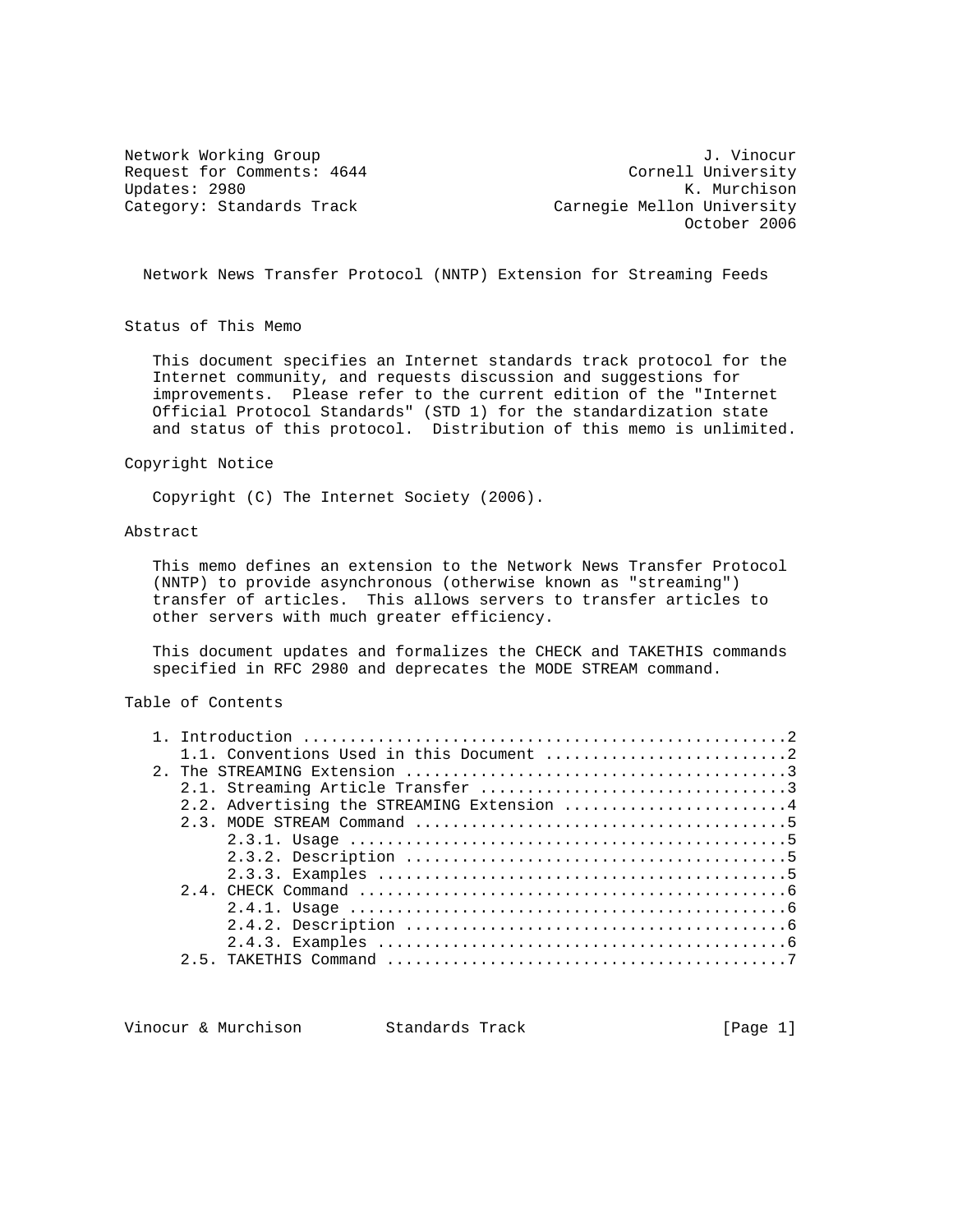| 3. Augmented BNF Syntax for the STREAMING Extension |
|-----------------------------------------------------|
|                                                     |
|                                                     |
|                                                     |
|                                                     |
|                                                     |
|                                                     |
|                                                     |
|                                                     |
|                                                     |
|                                                     |
|                                                     |
|                                                     |

### 1. Introduction

 According to the NNTP specification [NNTP], a peer uses the IHAVE command to query whether a server wants a particular article. Because the IHAVE command cannot be pipelined, the need to stop and wait for the remote end's response greatly restricts the throughput that can be achieved.

 The ad-hoc CHECK and TAKETHIS commands, originally documented in [NNTP-COMMON], provide an alternative method of peer-to-peer article transfer that permits a more effective use of network bandwidth. Due to their proven usefulness and wide deployment, they are formalized in this specification.

 The ad-hoc MODE STREAM command, also documented in [NNTP-COMMON], is deprecated by this specification, but due to its ubiquity is documented here for backwards compatibility.

# 1.1. Conventions Used in this Document

 The notational conventions used in this document are the same as those in [NNTP] and any term not defined in this document has the same meaning as in that one.

 The key words "REQUIRED", "MUST", "MUST NOT", "SHOULD", "SHOULD NOT", "MAY", and "OPTIONAL" in this document are to be interpreted as described in "Key words for use in RFCs to Indicate Requirement Levels" [KEYWORDS].

Vinocur & Murchison Standards Track [Page 2]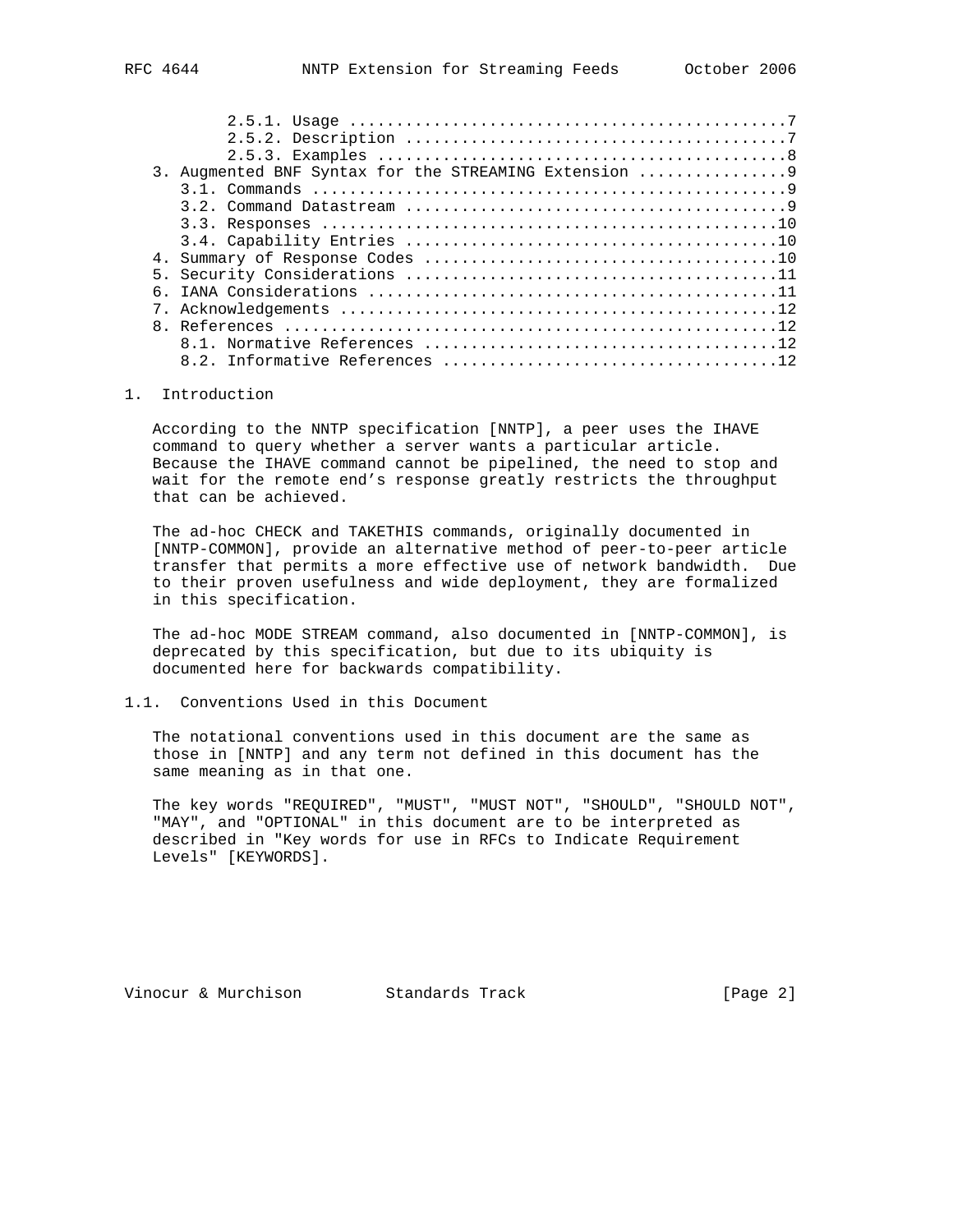This document assumes you familiarity with NNTP [NNTP]. In general, the connections described below are from one peer to another, but we will continue to use "client" to mean the initiator of the NNTP connection, and "server" to mean the other endpoint.

 In the examples, commands from the client are indicated with [C], and responses from the server are indicated with [S].

2. The STREAMING Extension

 This extension provides three new commands: MODE STREAM, CHECK, and TAKETHIS. The capability label for this extension is STREAMING.

### 2.1. Streaming Article Transfer

 The STREAMING extension provides the same functionality as the IHAVE command ([NNTP] section 6.3.2) but splits the query and transfer functionality into the CHECK and TAKETHIS commands respectively. This allows the CHECK and TAKETHIS commands to be pipelined ([NNTP] section 3.5) and provides for "streaming" article transfer.

 A streaming client will often pipeline many CHECK commands and use the responses to construct a list of articles to be sent by a pipelined sequence of TAKETHIS commands, thus increasing the fraction of time spent transferring articles. The CHECK and TAKETHIS commands utilize distinct response codes so that these commands can be intermingled in a pipeline and the response to any single command can be definitively identified by the client.

 The client MAY send articles via TAKETHIS without first querying the server with CHECK. The client SHOULD NOT send every article in this fashion unless explicitly configured to do so by the site administrator based on out-of-band information. However, the client MAY use an adaptive strategy where it initially sends CHECK commands for all articles, but switches to using TAKETHIS without CHECK if most articles are being accepted (over 95% acceptance might be a reasonable metric in some configurations). If the client uses such a strategy, it SHOULD also switch back to using CHECK on all articles if the acceptance rate ever falls much below the threshold.

Vinocur & Murchison Standards Track [Page 3]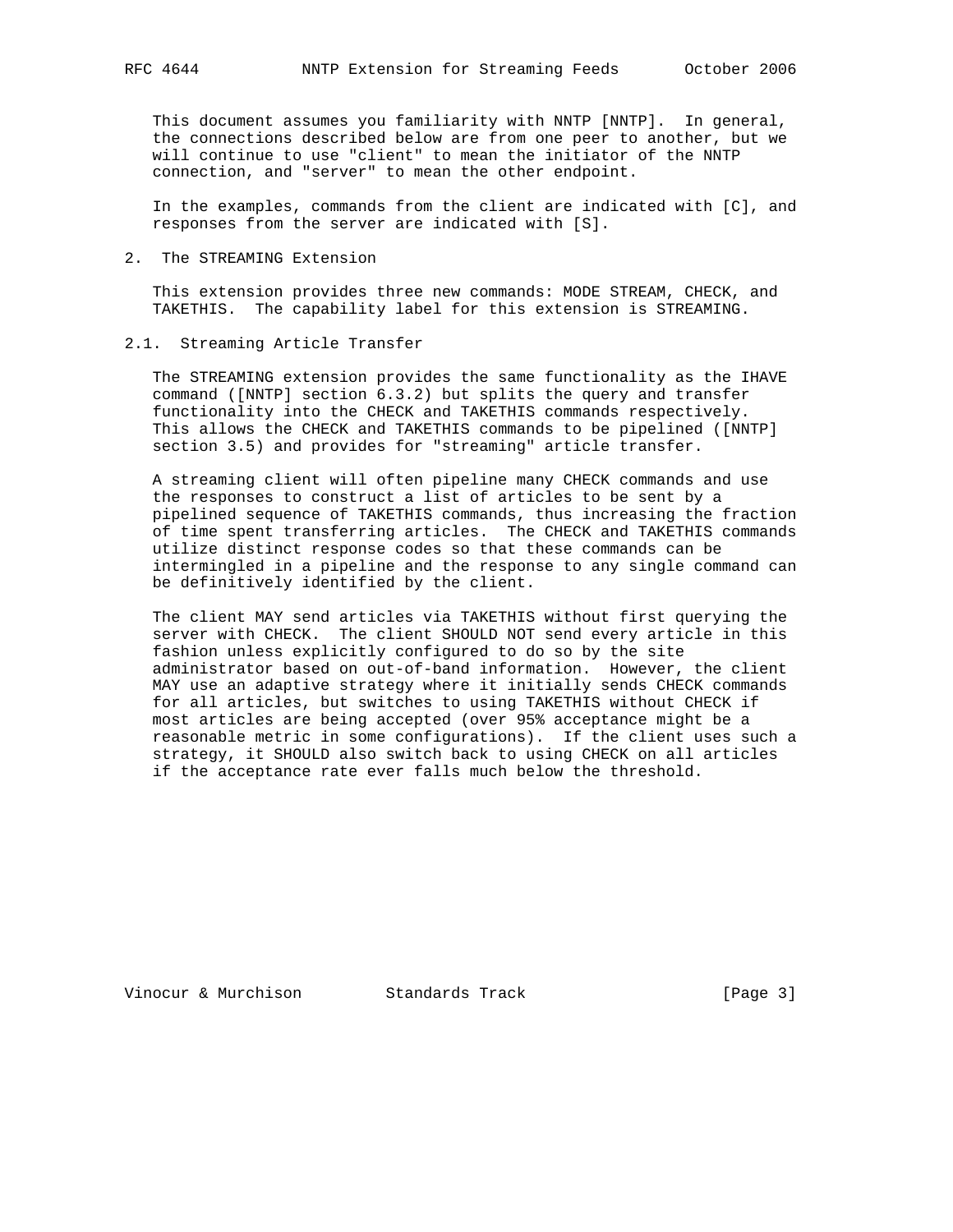## 2.2. Advertising the STREAMING Extension

 A server supporting the streaming commands described in this document will advertise the "STREAMING" capability label in response to the CAPABILITIES command ([NNTP] section 5.2). The server MUST continue to advertise this capability after a client has issued the MODE STREAM command. This capability MAY be advertised both before and after any use of the MODE READER command ([NNTP] section 5.3), with the same semantics.

 Example of a client using CAPABILITIES and MODE STREAM on a mode switching server:

 [C] CAPABILITIES [S] 101 Capability list: [S] VERSION 2 [S] MODE-READER [S] IHAVE [S] LIST ACTIVE [S] STREAMING  $[S]$ . [C] MODE STREAM [S] 203 Streaming permitted [C] CAPABILITIES [S] 101 Capability list: [S] VERSION 2 [S] MODE-READER [S] IHAVE [S] LIST ACTIVE [S] STREAMING [S] . [C] MODE READER [S] 200 Posting allowed [C] CAPABILITIES [S] 101 Capability list: [S] VERSION 2 [S] READER [S] POST [S] LIST ACTIVE NEWSGROUPS HEADERS [S] HDR [S] .

Vinocur & Murchison Standards Track (Page 4)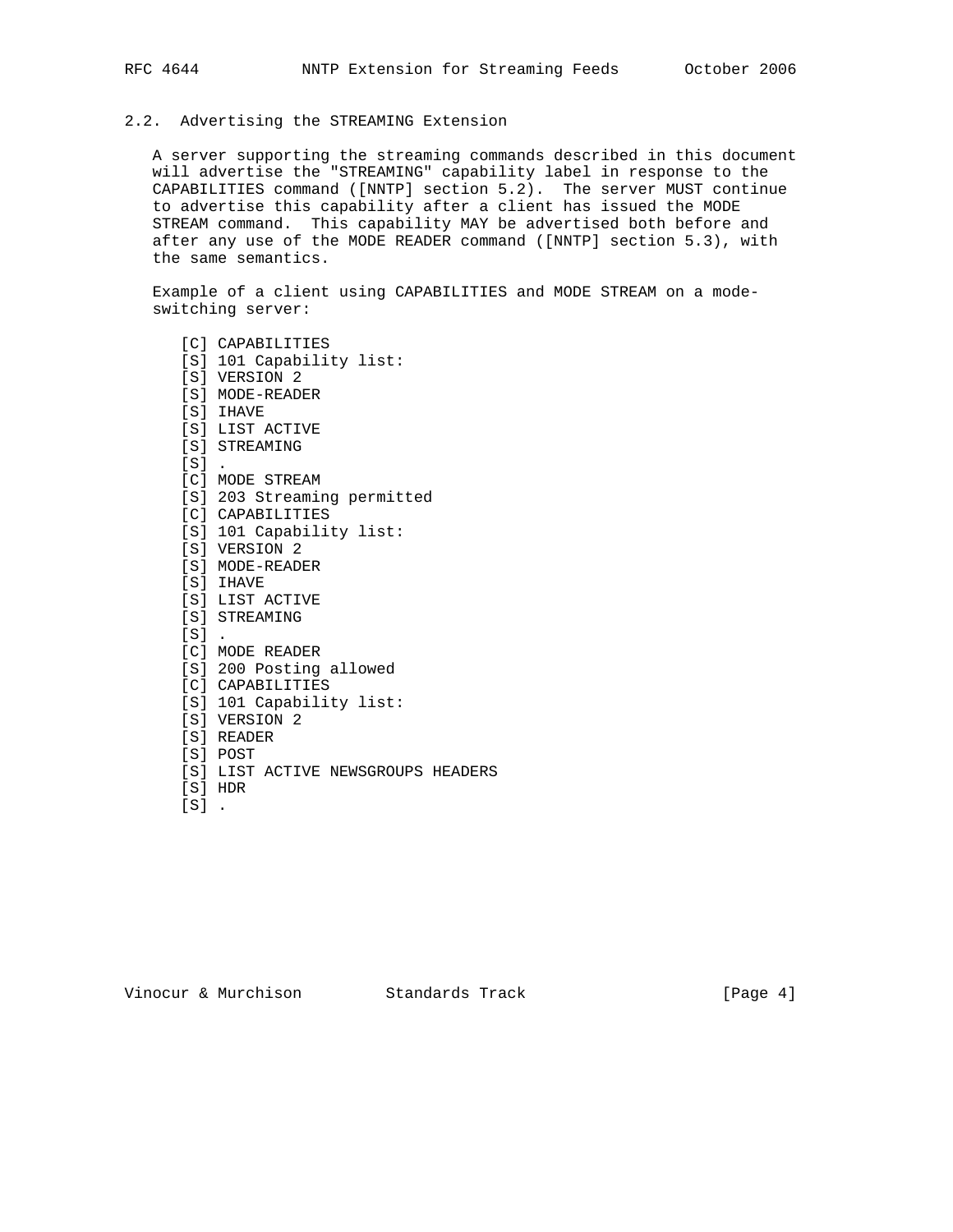### 2.3. MODE STREAM Command

 Historically this command was used by a client to discover if a server supported the CHECK and TAKETHIS commands. This command is deprecated in favor of the CAPABILITIES discovery command and is only provided here for compatibility with legacy implementations [NNTP-COMMON] of these transport commands.

 New clients SHOULD use the CAPABILITIES command to check a server for support of the STREAMING extension but MAY use the MODE STREAM command for backwards compatibility with legacy servers that don't support the CAPABILITIES discovery command. Servers MUST accept the MODE STREAM command for backwards compatibility with legacy clients that don't use the CAPABILITIES discovery command.

 NOTE: This command may be removed from a future version of this specification, therefore clients are urged to transition to the CAPABILITIES command wherever possible.

2.3.1. Usage

 Syntax MODE STREAM

 Responses 203 Streaming permitted

### 2.3.2. Description

 If a server supports this extension, it MUST return a 203 response to the MODE STREAM command (or 501 if an argument is given). The MODE STREAM command MUST NOT affect the server state in any way (that is, it is not a mode change despite the name), therefore this command MAY be pipelined. A server MUST NOT require that the MODE STREAM command be issued by the client before accepting the CHECK or TAKETHIS commands.

# 2.3.3. Examples

 Example of a client checking the ability to stream articles on a server which does not support this extension:

[C] MODE STREAM

[S] 501 Unknown MODE variant

 Example of a client checking the ability to stream articles on a server which supports this extension:

Vinocur & Murchison Standards Track [Page 5]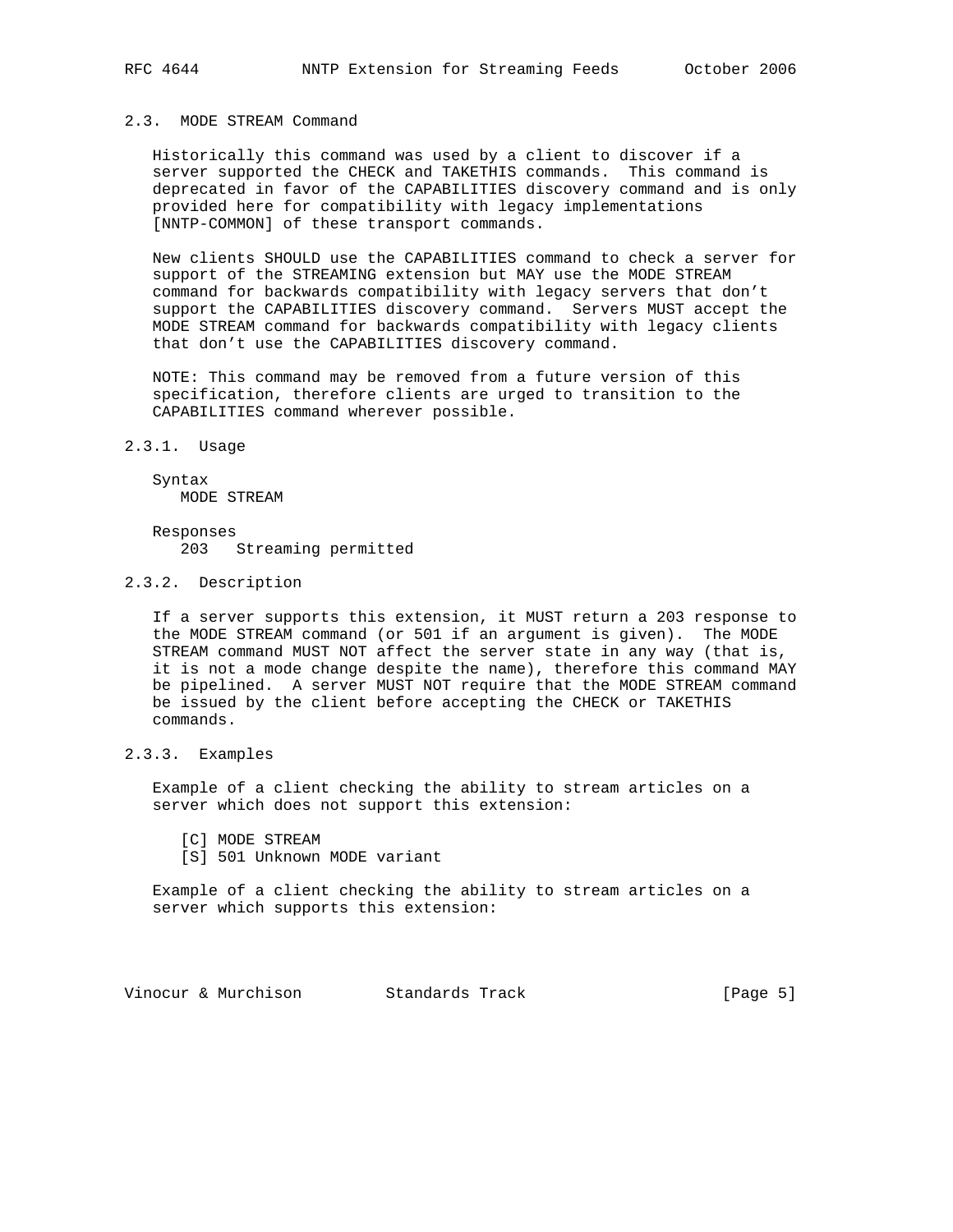[C] MODE STREAM [S] 203 Streaming permitted

## 2.4. CHECK Command

2.4.1. Usage

 Syntax CHECK message-id

Responses

 238 message-id Send article to be transferred 431 message-id Transfer not possible; try again later 438 message-id Article not wanted

Parameters

message-id = Article message-id

 The first parameter of the 238, 431, and 438 responses MUST be the message-id provided by the client as the parameter to CHECK.

### 2.4.2. Description

 The CHECK command informs the server that the client has an article with the specified message-id. If the server desires a copy of that article, a 238 response MUST be returned, indicating that the client may send the article using the TAKETHIS command. If the server does not want the article (if, for example, the server already has a copy of it), a 438 response MUST be returned, indicating that the article is not wanted. Finally, if the article isn't wanted immediately but the client should retry later if possible (if, for example, another client has offered to send the same article to the server), a 431 response MUST be returned.

 NOTE: The responses to CHECK are advisory; the server MUST NOT rely on the client to behave as requested by these responses.

# 2.4.3. Examples

 Example of a client checking whether the server would like a set of articles and getting a mixture of responses:

- [C] CHECK <i.am.an.article.you.will.want@example.com>
- [S] 238 <i.am.an.article.you.will.want@example.com>
- [C] CHECK <i.am.an.article.you.have@example.com>
- [S] 438 <i.am.an.article.you.have@example.com>
- [C] CHECK <i.am.an.article.you.defer@example.com>
- [S] 431 <i.am.an.article.you.defer@example.com>

Vinocur & Murchison Standards Track (Page 6)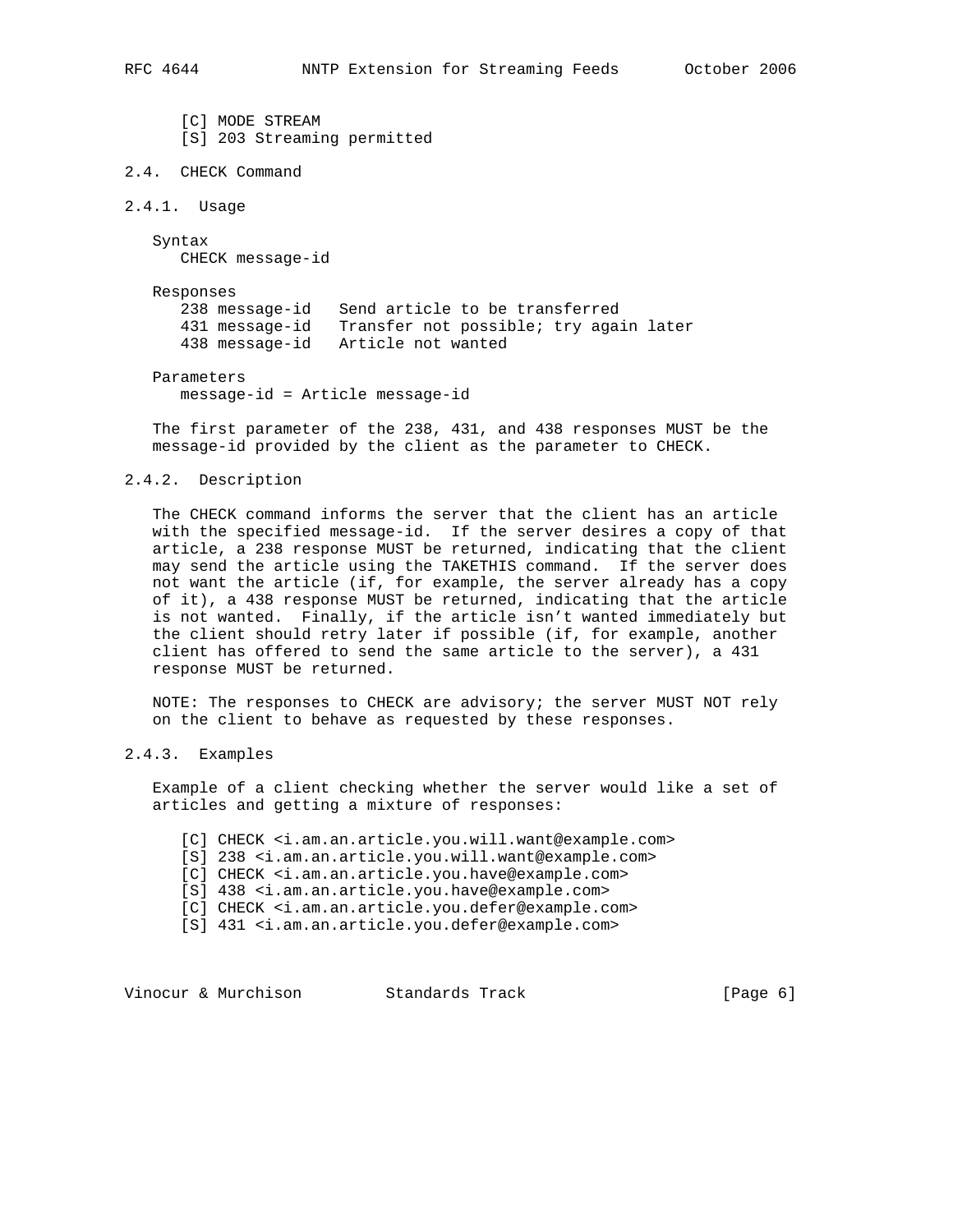Example of pipelining the CHECK commands in the previous example:

[C] CHECK <i.am.an.article.you.will.want@example.com>

[C] CHECK <i.am.an.article.you.have@example.com>

[C] CHECK <i.am.an.article.you.defer@example.com>

[S] 238 <i.am.an.article.you.will.want@example.com>

[S] 438 <i.am.an.article.you.have@example.com>

[S] 431 <i.am.an.article.you.defer@example.com>

### 2.5. TAKETHIS Command

2.5.1. Usage

 A client MUST NOT use this command unless the server advertises the STREAMING capability or returns a 203 response to the MODE STREAM command.

 Syntax TAKETHIS message-id

 Responses 239 message-id Article transferred OK 439 message-id Transfer rejected; do not retry

Parameters

message-id = Article message-id

 The first parameter of the 239 and 439 responses MUST be the message-id provided by the client as the parameter to TAKETHIS.

### 2.5.2. Description

 The TAKETHIS command is used to send an article with the specified message-id to the server. The article is sent immediately following the CRLF at the end of the TAKETHIS command line. The client MUST send the entire article, including headers and body, to the server as a multi-line data block ([NNTP] section 3.1.1). Thus, a single dot (".") on a line indicates the end of the text, and lines starting with a dot in the original text have that dot doubled during transmission. The server MUST return either a 239 response, indicating that the article was successfully transferred, or a 439 response, indicating that the article was rejected. If the server encounters a temporary error that prevents it from processing the article but does not want to reject the article, it MUST reply with a 400 response to the client and close the connection.

 This function differs from the POST command in that it is intended for use in transferring already-posted articles between hosts. It

Vinocur & Murchison Standards Track [Page 7]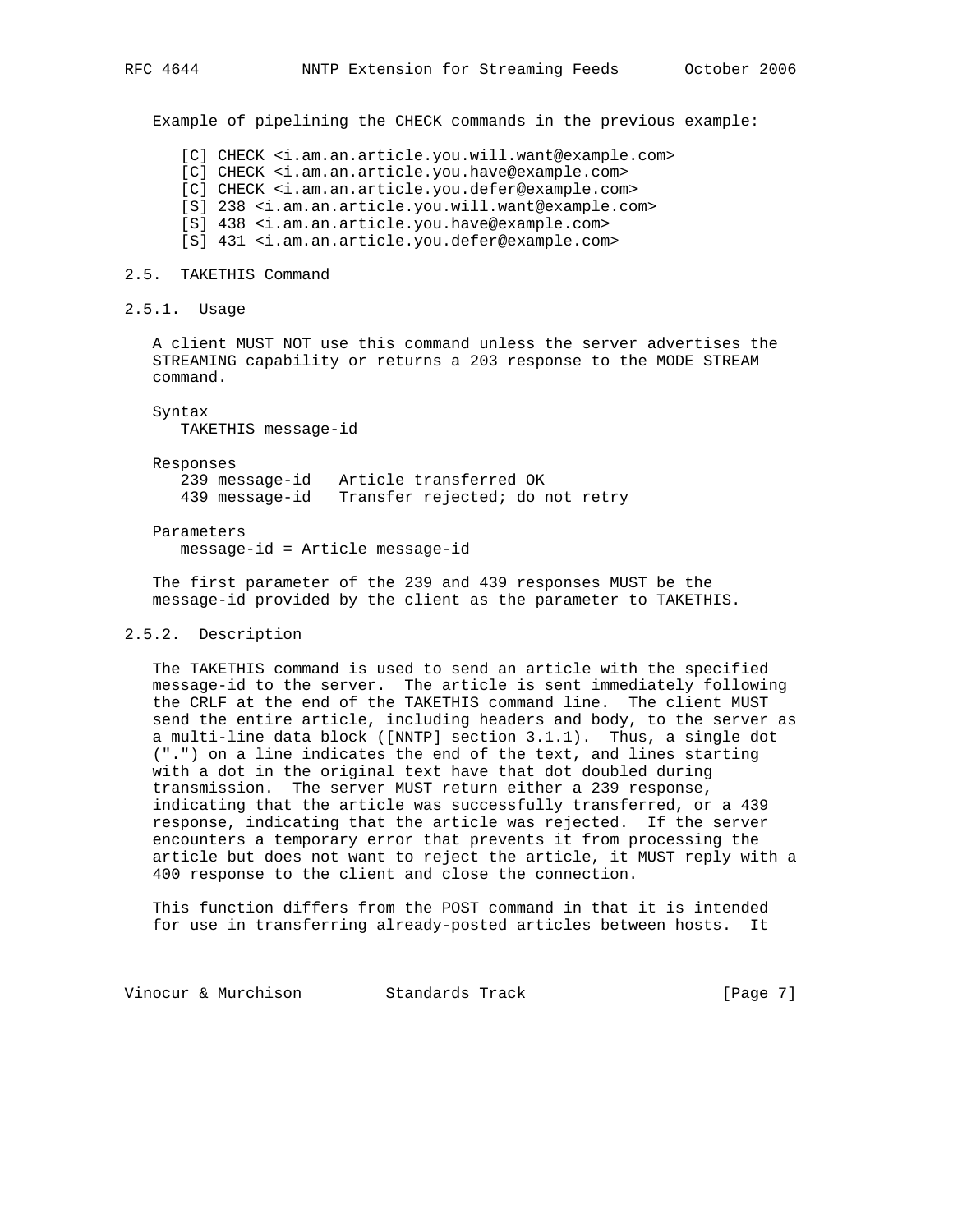SHOULD NOT be used when the client is a personal news-reading program, since use of this command indicates that the article has already been posted at another site and is simply being forwarded from another host. However, despite this, the server MAY elect not to post or forward the article if, after further examination of the article, it deems it inappropriate to do so. Reasons for such subsequent rejection of an article may include problems such as inappropriate newsgroups or distributions, disk space limitations, article lengths, garbled headers, and the like. These are typically restrictions enforced by the server host's news software and not necessarily by the NNTP server itself.

 The client SHOULD NOT assume that the article has been successfully transferred unless it receives an affirmative response from the server. A lack of response (such as a dropped network connection or a network timeout) or a 400 response SHOULD be treated as a temporary failure and cause the transfer to be tried again later if possible.

 Because some news server software may not immediately be able to determine whether an article is suitable for posting or forwarding, an NNTP server MAY acknowledge the successful transfer of the article (with a 239 response) but later silently discard it.

#### 2.5.3. Examples

 Example of streaming two articles to another site (the first article is accepted and the second is rejected):

[C] TAKETHIS <i.am.an.article.you.will.want@example.com> [C] Path: pathost!demo!somewhere!not-for-mail [C] From: "Demo User" <nobody@example.com> [C] Newsgroups: misc.test [C] Subject: I am just a test article [C] Date: 6 Oct 1998 04:38:40 -0500 [C] Organization: An Example Com, San Jose, CA [C] Message-ID: <i.am.an.article.you.will.want@example.com>  $[C]$  [C] This is just a test article.  $[C]$ . [C] TAKETHIS <i.am.an.article.you.have@example.com> [C] Path: pathost!demo!somewhere!not-for-mail [C] From: "Demo User" <nobody@example.com> [C] Newsgroups: misc.test [C] Subject: I am just a test article [C] Date: 6 Oct 1998 04:38:40 -0500 [C] Organization: An Example Com, San Jose, CA [C] Message-ID: <i.am.an.article.you.have@example.com>  $[C]$ 

Vinocur & Murchison Standards Track (Page 8)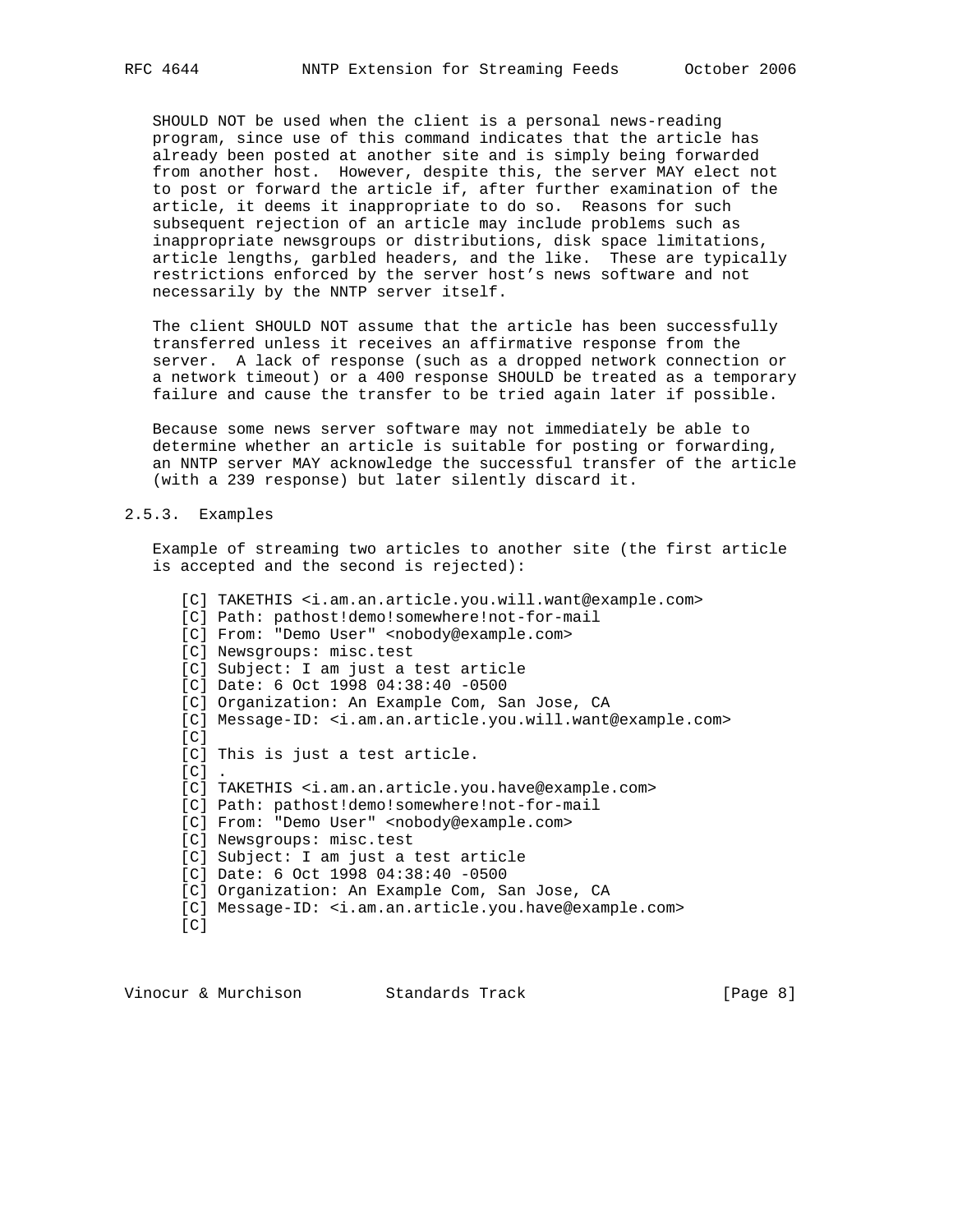[C] This is just a test article.  $[C]$  . [S] 239 <i.am.an.article.you.will.want@example.com> [S] 439 <i.am.an.article.you.have@example.com> Example of sending an article to a site where the transfer fails: [C] TAKETHIS <i.am.an.article.you.will.want@example.com> [C] Path: pathost!demo!somewhere!not-for-mail [C] From: "Demo User" <nobody@example.com> [C] Newsgroups: misc.test [C] Subject: I am just a test article [C] Date: 6 Oct 1998 04:38:40 -0500 [C] Organization: An Example Com, San Jose, CA [C] Message-ID: <i.am.an.article.you.will.want@example.com>  $[<sub>C</sub>]$  [C] This is just a test article.  $[C]$ . [S] 400 Service temporarily unavailable [Server closes connection.]

3. Augmented BNF Syntax for the STREAMING Extension

 This section describes the formal syntax of the STREAMING extension using ABNF [ABNF]. It extends the syntax in section 9 of [NNTP], and non-terminals not defined in this document are defined there. The [NNTP] ABNF should be imported first before attempting to validate these rules.

3.1. Commands

 This syntax extends the non-terminal "command", which represents an NNTP command.

```
 command =/ check-command /
mode-stream-command /
takethis-command
```
 $check-command = "CHECK" WS message-id$  mode-stream-command = "MODE" WS "STREAM" takethis-command = "TAKETHIS" WS message-id

3.2. Command Datastream

 This syntax extends the non-terminal "command-datastream", which represents the further material sent by the client in the case of streaming commands.

Vinocur & Murchison Standards Track [Page 9]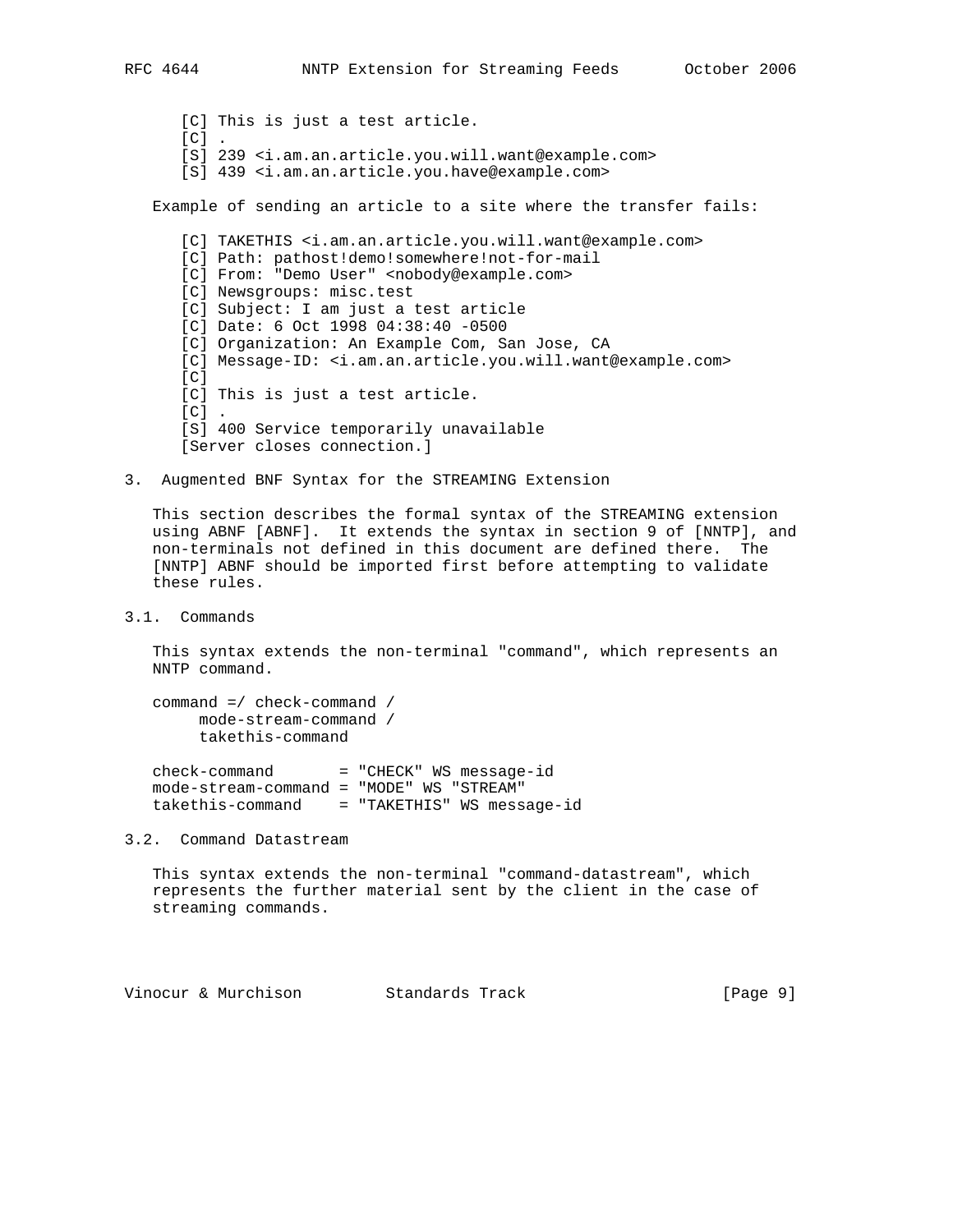command-datastream =/ takethis-datastream takethis-datastream = encoded-article

#### 3.3. Responses

 This syntax extends the non-terminal "initial-response-content", which represents an initial response line sent by the server.

 initial-response-content =/ response-238-content / response-239-content / response-431-content / response-438-content / response-439-content

 response-238-content = "238" SP message-id response-239-content = "239" SP message-id response-431-content = "431" SP message-id response-438-content = "438" SP message-id response-439-content = "439" SP message-id

3.4. Capability Entries

 This syntax extends the non-terminal "capability-entry", which represents a capability that may be advertised by the server.

capability-entry =/ streaming-capability

streaming-capability = "STREAMING"

4. Summary of Response Codes

 This section contains a list of each new response code defined in this document and indicates whether it is multi-line, which commands can generate it, what arguments it has, and what its meaning is.

 Response code 203 Generated by: MODE STREAM Meaning: streaming permitted.

 Response code 238 Generated by: CHECK 1 argument: message-id Meaning: send article to be transferred.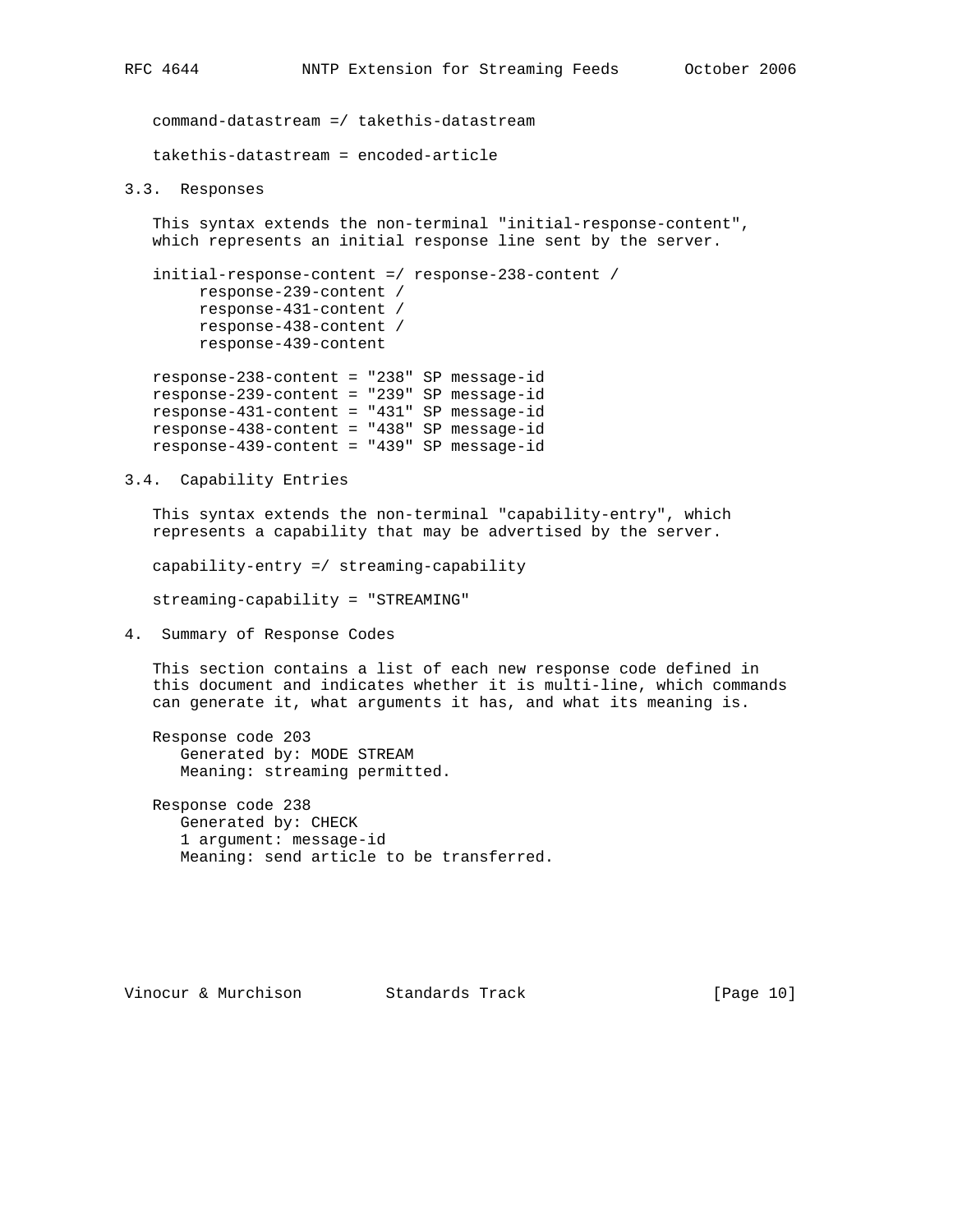Response code 239 Generated by: TAKETHIS 1 argument: message-id Meaning: article transferred OK.

 Response code 431 Generated by: CHECK 1 argument: message-id Meaning: transfer not possible; try again later.

 Response code 438 Generated by: CHECK 1 argument: message-id Meaning: article not wanted.

 Response code 439 Generated by: TAKETHIS 1 argument: message-id Meaning: transfer rejected; do not retry.

5. Security Considerations

 No new security considerations are introduced by this extension, beyond those already described in the core specification [NNTP].

6. IANA Considerations

 This section gives a formal definition of the STREAMING extension as required by Section 3.3.3 of [NNTP] for the IANA registry.

- o The STREAMING extension provides for streaming transfer of articles.
- o The capability label for this extension is "STREAMING".
- o The capability label has no arguments.
- o The extension defines three new commands, MODE STREAM, CHECK, and TAKETHIS, whose behavior, arguments, and responses are defined in Sections 2.3, 2.4, and 2.5 respectively.
- o The extension does not associate any new responses with pre existing NNTP commands.
- o The extension does not affect the behavior of a server or client other than via the new commands.

Vinocur & Murchison Standards Track [Page 11]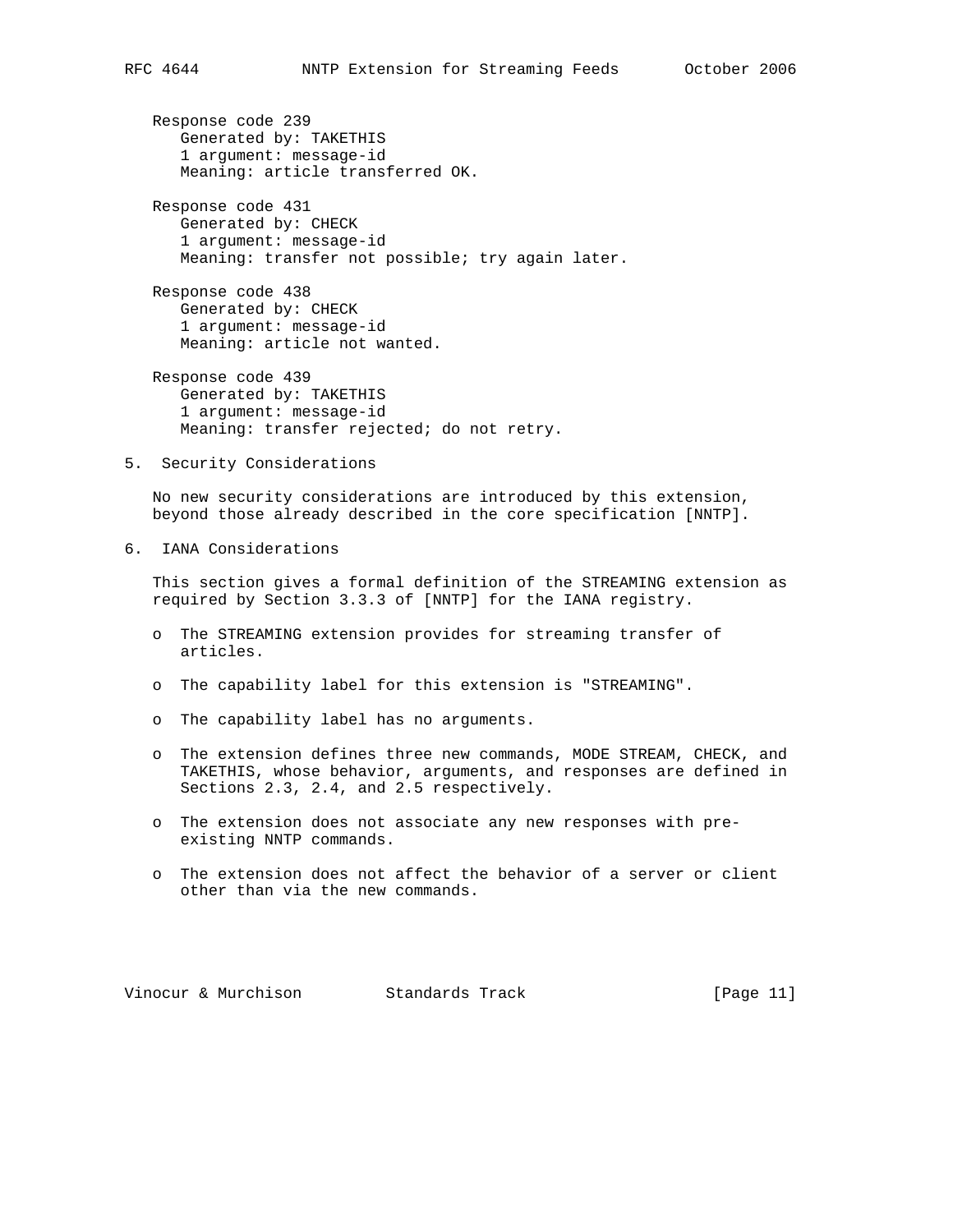- o The extension does not affect the maximum length of commands or initial response lines.
- o The extension does not alter pipelining, and the MODE STREAM, CHECK, and TAKETHIS commands can be pipelined.
- o Use of this extension does not alter the capabilities list.
- o The extension does not cause any pre-existing command to produce a 401, 480, or 483 response.
- o Use of the MODE READER command on a mode-switching server may disable this extension.
- o Published Specification: This document.
- o Contact for Further Information: Authors of this document.
- o Change Controller: IESG <iesg@ietf.org>.
- 7. Acknowledgements

 This document is based heavily on the relevant sections of RFC 2980 [NNTP-COMMON], by Stan Barber.

 Special acknowledgement also goes to Russ Allbery, Clive Feather, Andrew Gierth, and others who commented privately on intermediate revisions of this document, as well as the members of the IETF NNTP Working Group for continual (yet sporadic) insight in discussion.

- 8. References
- 8.1. Normative References
	- [ABNF] Crocker, D., Ed. and P. Overell, "Augmented BNF for Syntax Specifications: ABNF", RFC 4234, October 2005.
	- [KEYWORDS] Bradner, S., "Key words for use in RFCs to Indicate Requirement Levels", BCP 14, RFC 2119, March 1997.
	- [NNTP] Feather, C., "Network News Transfer Protocol (NNTP)", RFC 3977, October 2006.
- 8.2. Informative References
	- [NNTP-COMMON] Barber, S., "Common NNTP Extensions", RFC 2980, October 2000.

Vinocur & Murchison Standards Track [Page 12]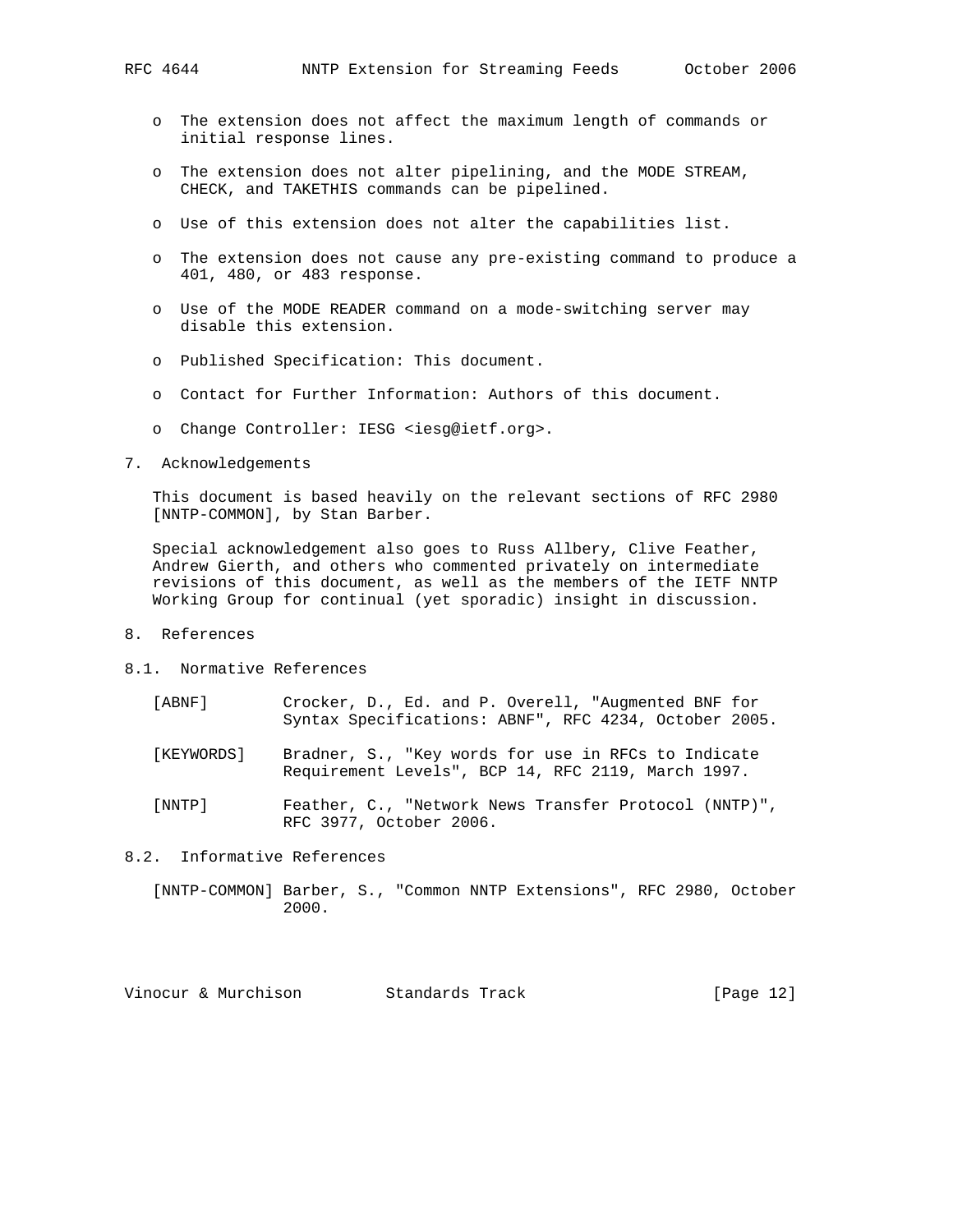Authors' Addresses

 Jeffrey M. Vinocur Department of Computer Science Upson Hall Cornell University Ithaca, NY 14853

EMail: vinocur@cs.cornell.edu

 Kenneth Murchison Carnegie Mellon University 5000 Forbes Avenue Cyert Hall 285 Pittsburgh, PA 15213 USA

EMail: murch@andrew.cmu.edu

Vinocur & Murchison Standards Track [Page 13]